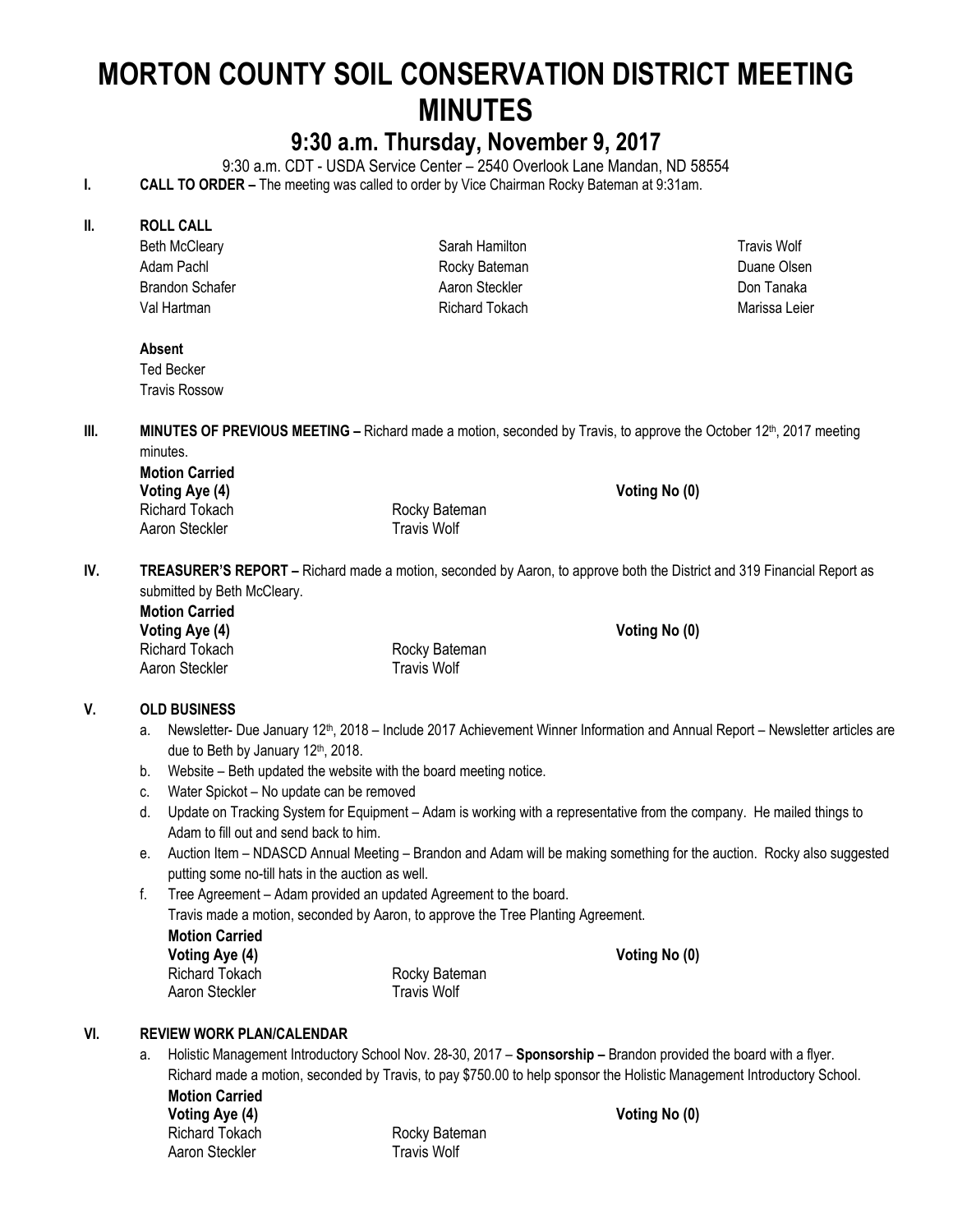- b. Soil Health Workshop @ BSC February  $28<sup>th</sup>$ , 2018 No update at this time
- c. NDASCD Annual Convention Bismarck November  $19<sup>th</sup>-21<sup>st</sup> 2017$  Beth sent in the forms for the annual convention. When an updated agenda is sent out Beth will provide that to the board members.

#### **VII. NEW BUSINESS**

- a. Local Work Group Meeting at 10:00am Val provided the board with information on the Local Work Group Meeting.
- b. Brandon/Don Report on Soil's Book There are some good things in the book however it had a lot of basic information. The Mentor Program provided a lot more in depth information that we learned.
- c. No-Till Drill & Manure Spreader– Use out of County For the Manure Spreader the District requires a Soil and Manure test prior to the producers to use the manure spreader. There is no requirement through the ND Department of Health. Travis suggested to create a brochure and change the policy to not require the manure test/soil test in order to use the spreader but still make the test available. Brandon will create a brochure and bring it to the next board meeting. Brandon stated that if anyone is interested in using the drill or the manure spreader out of county, Brandon gives the equipment first to Morton County Producers.
- d. 319 Budget Brandon provided the board with a handout explaining 319 funds. The board decided that the County will plan to use all of the 319 funds that we have available.
- e. Hire Intern Adam asked the board if they would like to hire an intern again this year as Sam was such a good help this year. Beth will put together a report on tree crew salary vs Sam's salary during this year to see how much extra we paid the intern.
- f. Supervisor Requirement Adam provided the supervisor requirement for the District.

#### **VIII. REPORT OF DISTRICT PROGRAMS**

1. OMG Grassland Improvement Project – Batching period is currently open. There is about 5-6 new applications.

#### **IX. REPORT OF DISTRICT EMPLOYEES**

- a. District Technician
	- 1. Update on Trees and Fabric Adam is planning for trees. Trees are slower this year possibly due to the drought. There is a new cost share open that was not open last year so that might help encourage new plantings. There have been a few hand plant orders this year already as well.
- b. District Secretary
	- 1. Admin Update Beth has been working on TREES Program scheduling. Beth has also been working on the Auction Items for the annual convention. Beth is in charge of that this year.
- c. 319 Watershed Coordinator
	- 1. Update on Watershed Program
		- a. New 319 Grant December 6<sup>th</sup> will be the date that Brandon will provide a presentation to the task force board.
	- 2. Update on Soil Health Mentor Program write up is still on the list for having that completed.

#### **X. SPECIAL COMMITTEES**

- a. Multi-County Soil Health Workshop 2018 Rocky update was already provided earlier in the meeting.
- b. Soil Health Mentor Project– Rocky Brandon included funding for a new mentor project in his grant application.

#### **XI. REPORT OF COOPERATING AGENCIES**

- a. District Conservationist/Acting Val Hartman Val provided the board with her report and are attached to the minutes.
- b. County Extension Agent Marissa Leier Marissa introduced herself to the board.
- c. Farm Bill Specialist Sarah Hamilton Provided the board with a report on what she has been doing with NRCS. She has been working on Range Inventories. CRP Grasslands and CREP is the only CRP Programs that are open.
- **XII. CORRESPONDENCE –** Chamber Connection Magazine, Care and Share Letter, ND Water Magazine, The Currant Newsletter, Burke Soil Conservation District Newsletter, and NDFS – The Prairie Forester Newsletter.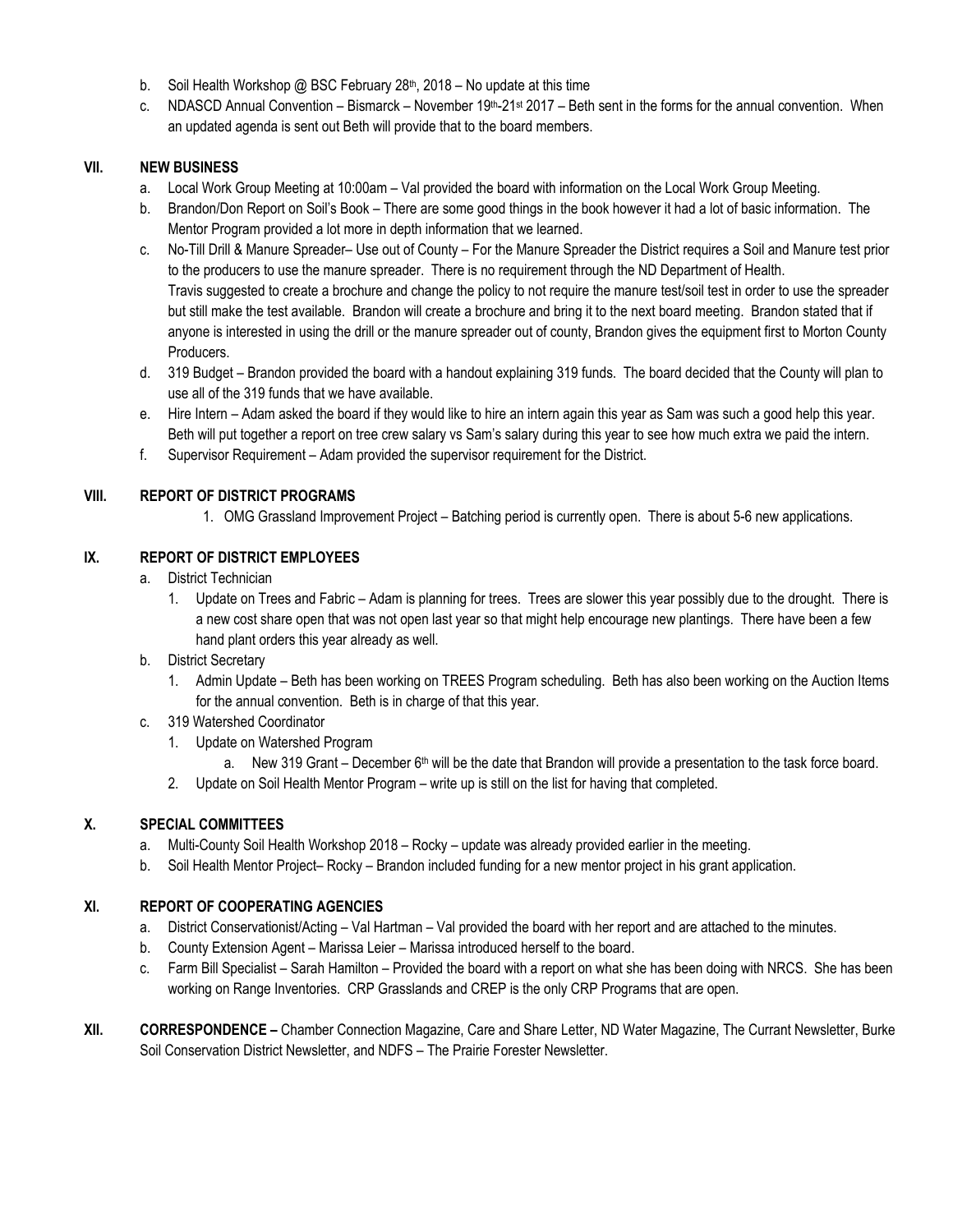### **XIII. APPROVE APPLICATIONS AND AGREEMENTS**

a. Review and Approve – Val provided the board with Title 120-Part 404 – Land Treatment under the Privacy Act of 1974. Travis Made a motion, seconded by Richard, to approve one 319 contracts.

**Motion Carried Voting Aye (4) Voting Aye (4) Voting No (0) Richard Tokach Voting No (0) Richard Tokach** Aaron Steckler

Rocky Bateman<br>Travis Wolf

## **XIV. PLANS FOR NEXT MEETING**

9:30 AM Thursday, December 14th, 2017 at the USDA Service Center Mandan, ND

- **XV. Sign Expense Voucher, Payroll, and Credit Card Statements**
- **XVI. ADJOURN –** The board meeting was adjourned at 11:15am

Respectfully Submitted,

Beth McCleary Recording Secretary

Approved:

\_\_\_\_\_\_\_\_\_\_\_\_\_\_\_\_\_\_\_\_\_\_\_\_\_\_\_\_\_\_\_\_\_\_\_\_\_\_\_\_\_\_\_\_\_\_\_\_\_\_\_\_\_\_\_\_\_\_\_\_\_\_\_\_\_\_\_\_\_\_\_\_\_\_\_\_\_\_\_\_\_\_\_\_\_\_\_\_\_\_\_\_\_\_\_\_\_\_\_\_\_\_\_\_\_\_\_\_\_\_\_\_

Chairman